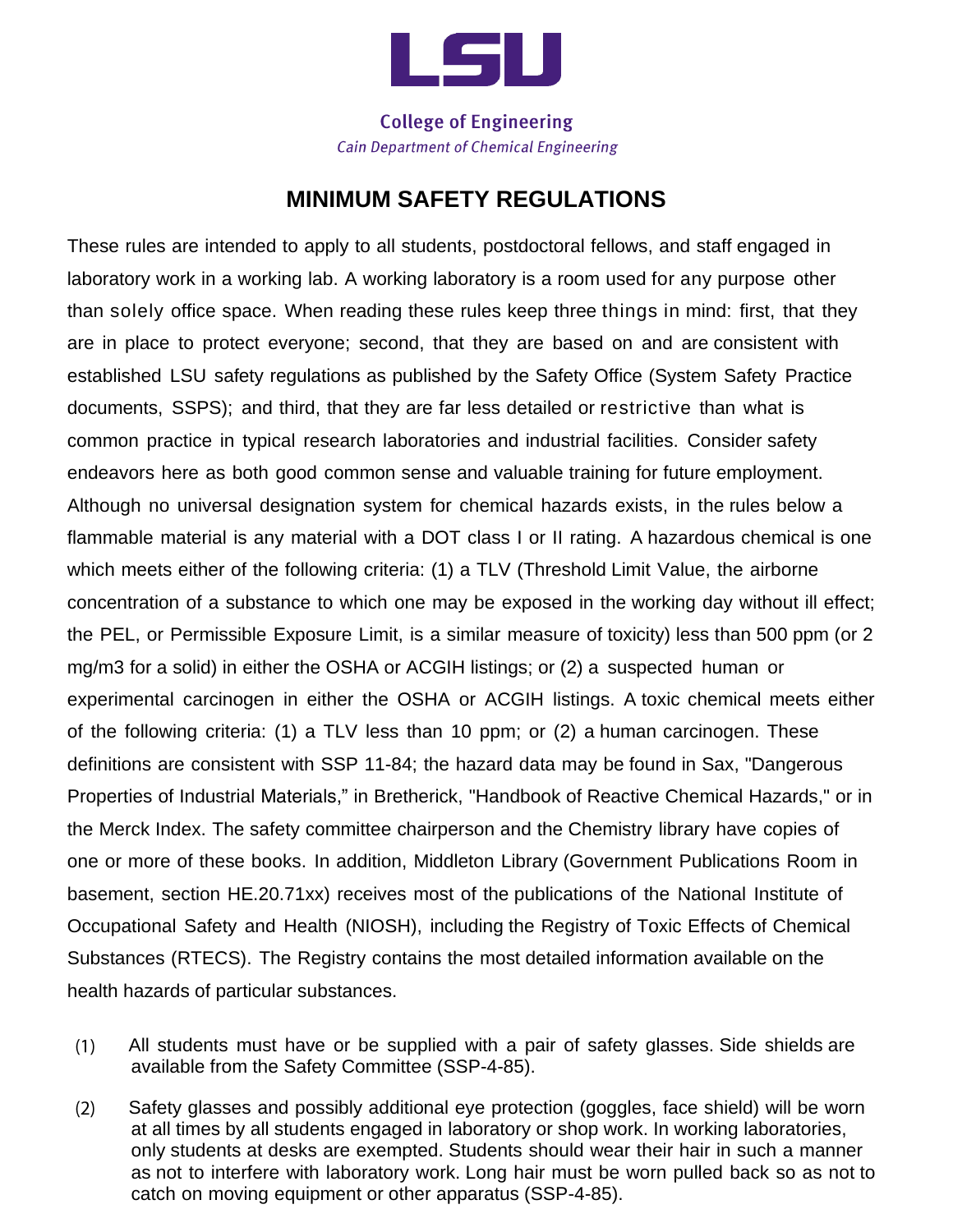- $(3)$ Smoking, eating, and drinking are prohibited in laboratories. The only exception to this rule is eating and drinking at your desk (SSP-5-77).
- $(4)$ Neoprene or other approved (Safety Committee) gloves are to be worn when handling strong acids, strong bases, hazardous, or toxic materials (SSP-4-85).
- The proper cartridge respirator is to be worn when handling a toxic chemical, even in a  $(5)$ fume hood (SSP-4-85). For pesticides, the respirator is color coded black with an orange stripe; for organic vapors and acid gases, the coding is yellow; for organic dusts, fumes, and mists, it is black with an orange stripe; for chlorine, it is white with an orange stripe; and for ammonia and methylamine, it is green with an orange stripe.
- $(6)$ Hazardous or toxic materials are to be handled only in a fume hood with a velocity of 60 fpm or greater or in a closed system with all exhausts to a fume hood. Flammable materials should be treated in the same manner wherever possible. In particular, "flammable" materials may be distilled or reacted only in a fume hood or closed system with all exhausts to a fume hood (SSP-7-77).
- A mechanical filter respirator (particle mask) should be worn when handling any fine  $(7)$ powder or dust. For hazardous solids, a respirator should be worn regardless of the particle sizes (SSP-4-85).
- $(8)$ All laboratory equipment connected to any high voltage electrical supply must be grounded, all wiring insulated, all screw terminals protected, with exceptions to be approved by the Safety Committee (SSP-3-75).
- $(9)$ No refrigerator for chemical storage may be used for food or drink (SSP-9-78).
- $(10)$ Laboratory doors must remain unlocked while occupied. Papers and posters that block the view from the laboratory door must be removed, with exceptions to be approved by the Safety Committee. There must be at least one unobstructed, unlocked fire-door while the laboratory is occupied.
- $(11)$ Students working in laboratories at night (after 6:30 pm), on weekends, or on staff holidays should be certain that at least one other person on the same floor knows their whereabouts. This rule is in place so that if there is an emergency first responders can determine who is in the building and where they are located. Meetings with outside visitors should not take place in a laboratory unless the meeting concerns the laboratory and all safety regulations are followed.
- $(12)$ In the event of fire:
	- $(a)$ If the fire is small (e.g., on a bench top), attempt to extinguish it using the nearest approved extinguisher. If unable to extinguish it immediately, sound the alarm.
	- $(b)$ If the fire is large, or if a small fire begins to spread, sound the alarm.
	- When the alarm sounds, the building is to be evacuated immediately. The  $(c)$ assembly point will be the cannon in front of the ROTC building (old Chemical Engineering Building) or the parking lot in front of Facility Services (New Chemical Engineering Building).
- Any material classified as a human carcinogen may only be used in small quantities (less  $(13)$ than 100 ml of the pure compound), and with the approval of the safety officer (SSP-8-78).
- Waste Storage (SSP-11-84).  $(14)$ Each laboratory or group of laboratories should store (not dispose of) its waste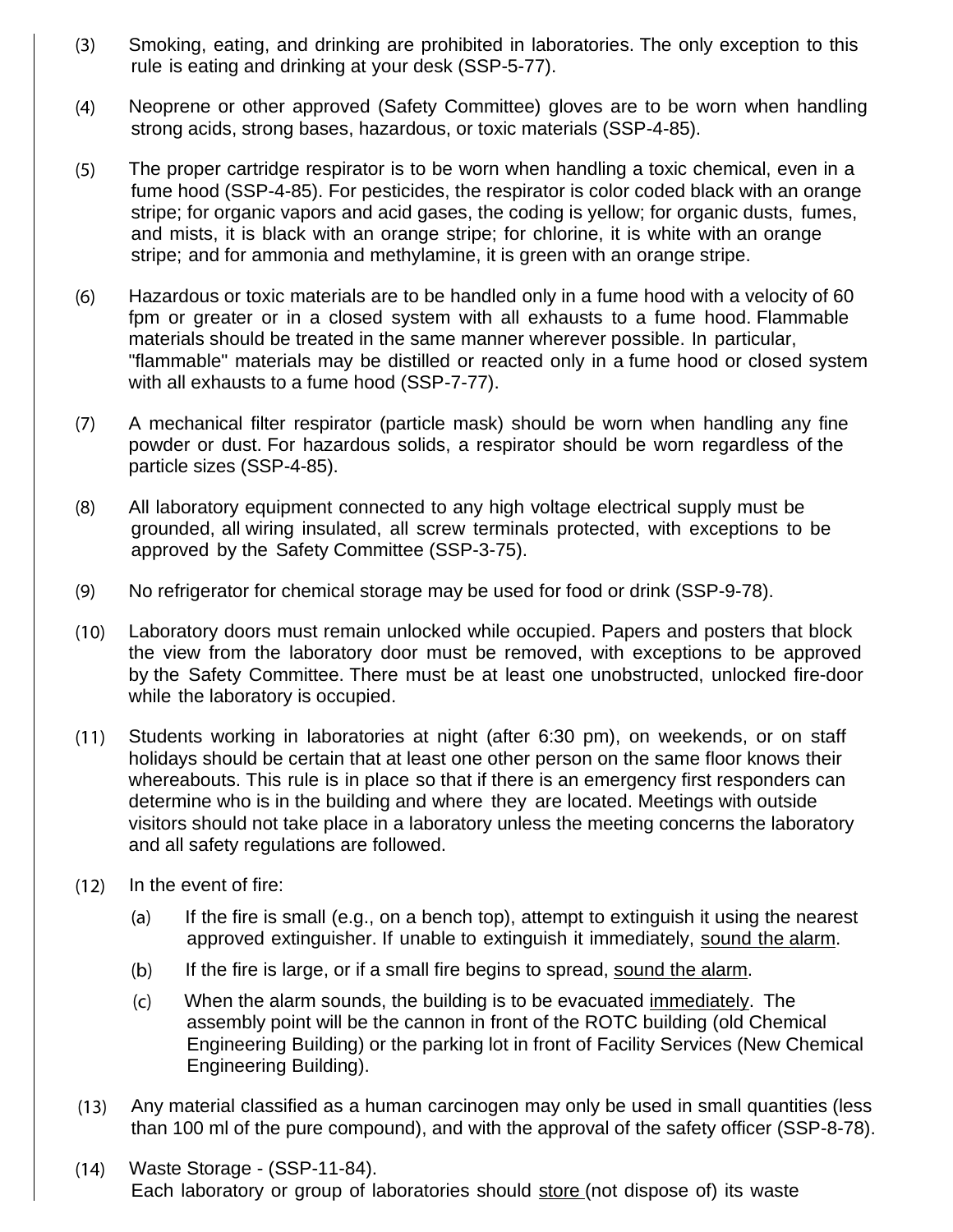materials according to the following minimum guidelines. These wastes must be given to the Campus Safety Office on Waste Collection days. There is typically at least one Waste Collection day per semester; however, more frequent waste collection is strongly recommended.

- $(a)$ Glass bottles or plastic (polyethylene, polypropylene) containers used for waste storage must be thoroughly cleaned at first. Metal containers should be used only as approved by the Safety Committee. All waste storage containers must be kept in secondary containment (e.g., plastic bins) following university policies.
- $(b)$ The waste should be segregated according to the following minimum categories: Flammable organic liquids; (2) Other organic liquids; (3) Aqueous metal wastes; (4) Mercury wastes; (5) Organic solids; (6) Other solids.
- $(c)$ Solid waste should be sealed in plastic bags, or glass or plastic bottles, which must be labeled.
- $(d)$ Small quantities of acids, bases, or common salts may be dumped down the drain after careful dilution. Heavy metal wastes are not to be disposed of, even in solution
- $(e)$ A tag or label must be kept on each waste container giving an approximate description of its contents. The tag or label should be updated on each waste addition.
- $(f)$ Used lecture bottles of non-toxic gases must be emptied before disposal. Emptying consists of slow release through a water or oil bubbler into a fume hood with a face velocity of greater than 60 fpm. Used lecture bottles of toxic gases must be disposed of in the same manner as hazardous wastes.
- Chemical Storage (SP-6-77)  $(15)$

The following categories must be kept in separate storage locations: (1) organic liquids and solids; (2) strong acids; (3) strong bases; (4) strongly oxidizing inorganic compounds such as perchlorates or permanganates; (5) other inorganic compounds. For categories (4), (5), the storage should be in cabinets away from direct sunlight. For category (1), the maximum amount of any one flammable liquid per laboratory is one gallon (if in glass), or two gallons (if in a safety can). All chemicals must be labeled; as a minimum rule, the contents must be specified. When large (gallon) glass reagent bottles are transported outside of laboratories they should be carried in rubber pails or similar safety carriers. When moving between floors, the elevator should be used.

- $(16)$ Compressed Gases - All gas cylinders should be strapped or chained to a wall or laboratory bench. The cylinder carts, available in the U.O. laboratory, shop, or the cage behind the building (lock combination - 1426) must be used to move cylinders outside of a laboratory. All gas cylinders should be shut off at the main cylinder valve when not in use. Natural gas must be turned off at the laboratory bench valves when not in use.
- $(17)$ In case of a laboratory accident, no matter how minor, involving injury, one or more persons should administer to the needs of the injured person, while another person should immediately notify either the department chairperson or the Safety Committee Chairperson. In case of a laboratory accident involving a spill or uncontrolled release of a toxic, hazardous, or flammable material, no matter how minor, the department chair or Safety Committee Chairperson must be notified. The phone numbers for Campus Medical and other emergency services are located on each phone in the building.
- $(18)$ It is the students' responsibility to identify all necessary safety training and safety regulations required for work in their particular laboratory. Students are required to meet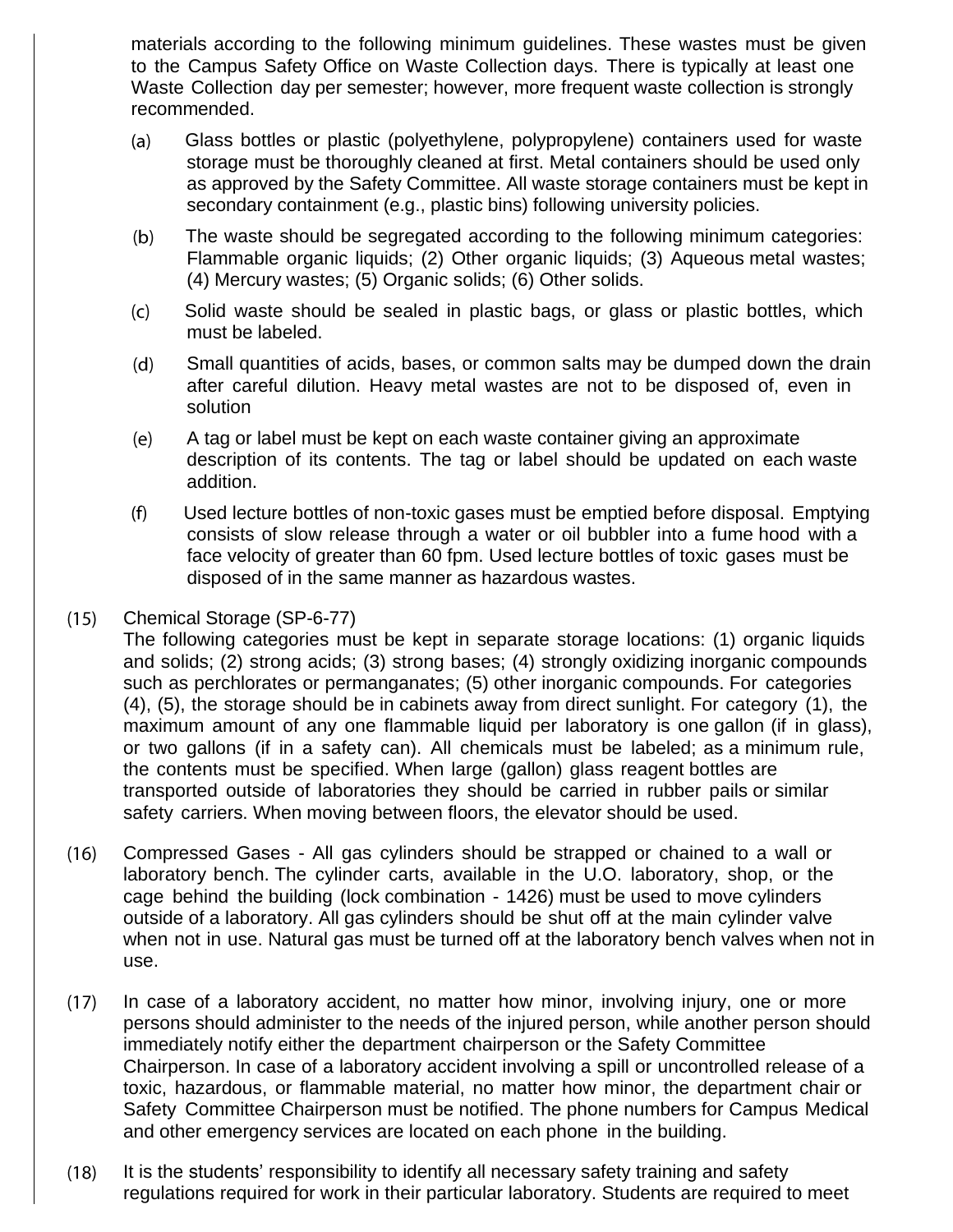with their major professor prior to starting laboratory work to (1) identify all necessary supplemental safety training modules, (2) review all safety training and protocols needed for any and all equipment used in the laboratory, and (3) receive in-person safety training specific to their research project. For example, students working in a BSL-2 laboratory are required to complete additional online safety training modules on blood borne pathogens and NIH-specific guidelines. These students are also required to follow all regulations for BSL-2 certified laboratories. Students working with radioactive materials must complete the required safety modules, review the criteria for safely working with radioactive materials, and follow the protocol for safe disposal of all radioactive materials. Students working with high power lasers must receive training on how to safely use the equipment. It is the students' responsibility to ensure all safety regulations have been identified and all training has been completed. It is the responsibility of the major professors to provide their students with all the necessary training and materials to safely perform research in their laboratory. As many training modules are research area specific, it is the policy of the department that students and their major professors work together to identify all safety regulations, complete all safety training, submit all necessary documentation, and follow all established protocols to safely perform research in the department.

 $(19)$ All students working in a BSL-2 (Biosafety level 2) laboratory are required to provide documentation of a Hepatitis B vaccine. It is the responsibility of major professors to cover the costs of vaccination of their students who have not been previously vaccinated and want to receive one. Otherwise, students must sign a declination form provided by their major professor.

## **ONLINE LABORATORY SAFETY TRAINING**

The LSU web-based training package for laboratory safety works in conjunction with the EHS Assistant (environmental management database) to meet the regulatory based training requirements.

Please go to<https://sites01.lsu.edu/wp/ehs/online-laboratory-safety-training/> to complete the LSU Environmental Health & Safety Training. There are a number of online training modules offered by LSU EHS. It is the responsibility of all students and their major professors to identify which modules are needed to safely conduct research in their laboratories.